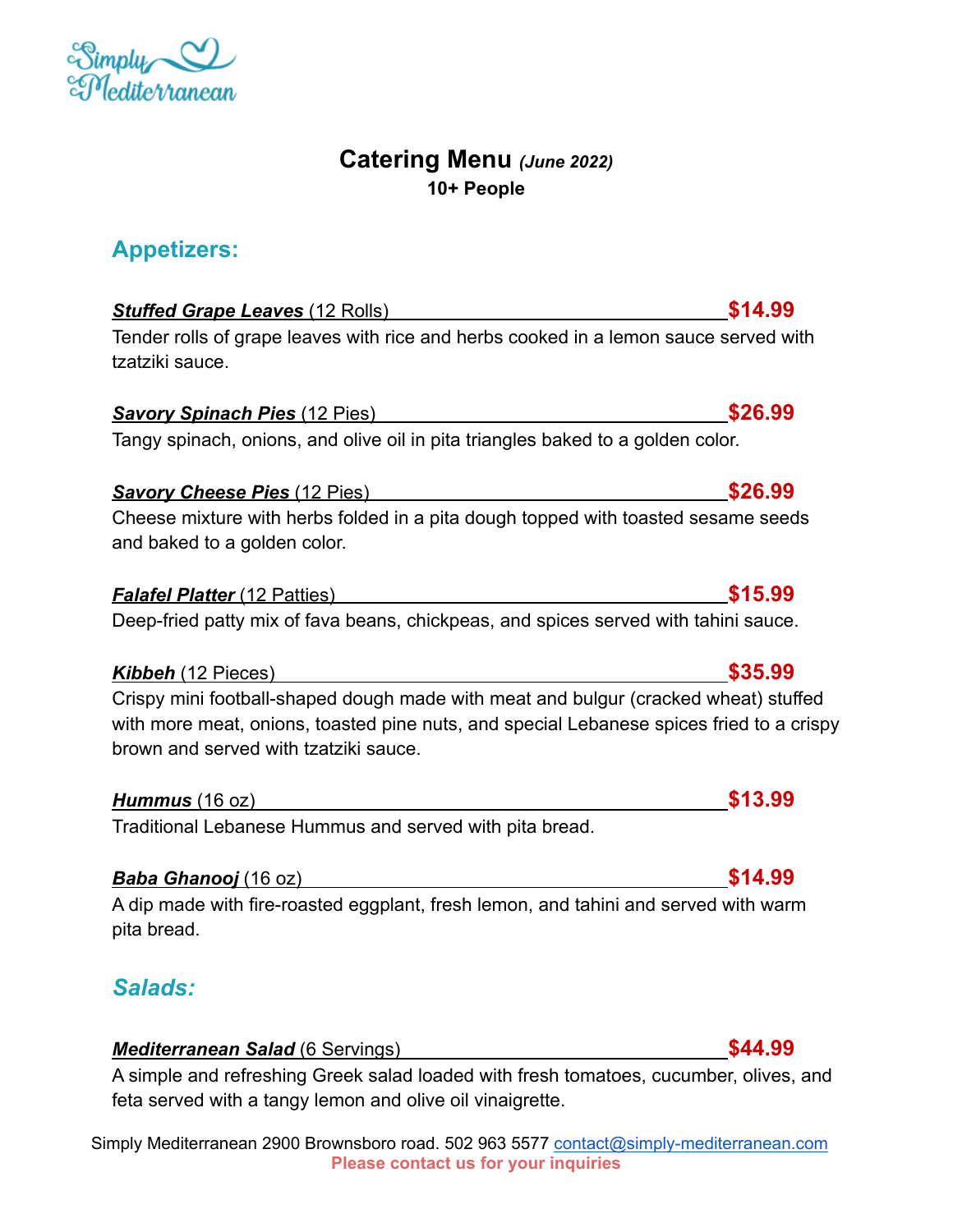### Simply Mediterranean 2900 Brownsboro road. 502 963 5577 [contact@simply-mediterranean.com](mailto:contact@simply-mediterranean.com) **Please contact us for your inquiries**

### *Lebanese Tabbouleh* (6 Serving) **\$41.99**

Authentic Lebanese salad made with fresh parsley, mint, tomatoes, and bulgur wheat in a lemon and olive oil dressing.

## **Chickpea Salad** (6 Servings) **\$29.99**

Made with tomatoes, cucumber, and green and black olives in a lemon and olive oil vinaigrette.

## *Wraps:*

# *Tangy Chicken Mini Wraps* (8 mini Wraps) **\$31.99**

Pulled chicken and caramelized onions in tangy spiced rolled in special thin pita bread and slightly toasted, served with your choice of side dip.

# **Beef Shawarma** (8 mini wraps) **\$39.99**

Marinated beef strips grilled and wrapped in pita with pickles, tomatoes, parsley, onions, and tahini dip.

## *Chicken Kabob Mini Wrap* (8 mini wraps) **\$34.99**

Tender grilled chicken with tomatoes, pickles, and parsley wrapped in warm pita served with your choice of side dip.

## *Kafta Mini Wraps* (8 mini Wraps) **\$34.99**

Seasoned ground beef mixed with parsley and onions wrapped in pita and served with a choice dip.

## *Lamb Kabob Mini Wrap* (8 mini Wraps) **\$39.99**

Tender grilled lamb with tomatoes, onions, and parsley in a warm pita served with your choice of side dip.

## *Falafel Saloova Mini Wraps* (8 mini Wraps) **\$31.99**

Falafel patties, tomatoes, pickles, and parsley in warm pita served with your choice of side dip.